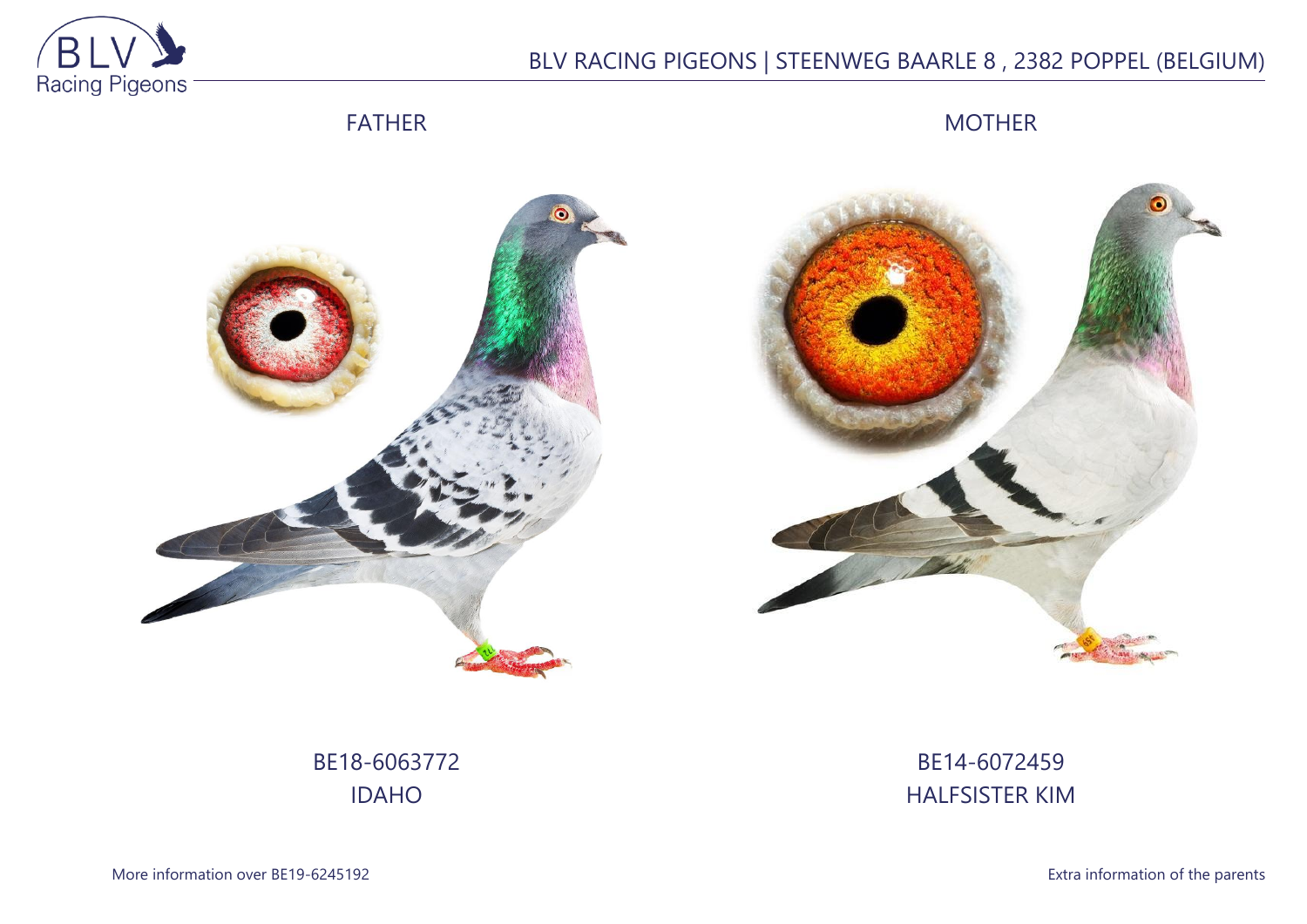

## BLV RACING PIGEONS | STEENWEG BAARLE 8 , 2382 POPPEL (BELGIUM)



| 6063772-18                                                                                                                                   | Idaho                                                                                                                                                                                                                                                                                            |                                                                |                                                        |
|----------------------------------------------------------------------------------------------------------------------------------------------|--------------------------------------------------------------------------------------------------------------------------------------------------------------------------------------------------------------------------------------------------------------------------------------------------|----------------------------------------------------------------|--------------------------------------------------------|
| $\overline{\phantom{a}}$<br>$\overline{\phantom{a}}$<br>6053390-17<br>Son Nilli<br>Son Nilli<br>Bourges Nat. 572 pr.van<br>38456 d 5x 10 tal | $V: 6023005 - 16$<br>Nilli<br>1ste Asduif 2016 in<br>hafo Mechelen<br>Vader van:<br>20. Nat. Chateauroux<br>100. Nat. Bourges<br>158. Nat. Vierzon<br>M: 6303294-14<br>Halfsister Laura<br>Moeder van:<br>20. Nat. Chateauroux<br>100.Nat. Bourges<br>158. Nat. Vierzon<br>216. Nat. Chateauroux | $V: 6072428 - 14$<br>Son Julia<br>zomeriong                    | V: 6115021-11<br>M: 6031800-10<br>Julia                |
|                                                                                                                                              |                                                                                                                                                                                                                                                                                                  | M:6321624-13<br>Sister 11, Nat. ace<br>bon gekocht bij Broeckx | V: 6171878-10<br>M: 6050636-08                         |
|                                                                                                                                              |                                                                                                                                                                                                                                                                                                  | $V: 5052387-09$<br>New Freddy<br>Pec - Geerinckx               | V: 5007704-99<br>M: 4112378-06                         |
|                                                                                                                                              |                                                                                                                                                                                                                                                                                                  | M:6259169-08<br>Ema<br>Rechtstreeks L.B.J.<br>Geerinckx        | $V: 6054295-05$<br>M: 6054214-05<br>Chateaurouxke      |
| M: 6072225-14<br>Nora<br>16. Nat. Chateauroux<br>25710 duiven<br>$10 \times per 10$ tal                                                      | $\overline{V}$ 6023242-12<br>Franky                                                                                                                                                                                                                                                              | $\nabla 3075605-10$<br>Norbert en Stefan Ally                  | V: 3006130-04<br>M: 3029466-02                         |
|                                                                                                                                              |                                                                                                                                                                                                                                                                                                  | M:6163823-10<br>Van Eynde - Goovaerts                          | V: 6032539-05<br>M: 6320803-07                         |
|                                                                                                                                              | M: 6062011-13<br>Ida<br>38e Prov. Châteauroux<br>61e Prov. Nevers<br>82e Prov. Guéret<br>91e Prov. Issoudun                                                                                                                                                                                      | $\sqrt{6213112} - 10$<br>Nelson<br>kleinzoon Kaasboer          | 6346026-06<br>IV:<br>Favoriet<br>M: 6358796-09<br>Vera |
|                                                                                                                                              |                                                                                                                                                                                                                                                                                                  | M6023250-12<br>Looke<br>33e Nat. Zone La Souterra<br>ine       | V: 6177605-08<br>Hugo<br>M: 6031765-10<br>Aske         |





**Hok Van de Wouwer** Melkouwen 8 - 2590 Berlaar (Belgium)

Van de Worwer Kink

**Hok Van de Wouwer** Melkouwen 8 - 2590 Berlaar (Belgium)

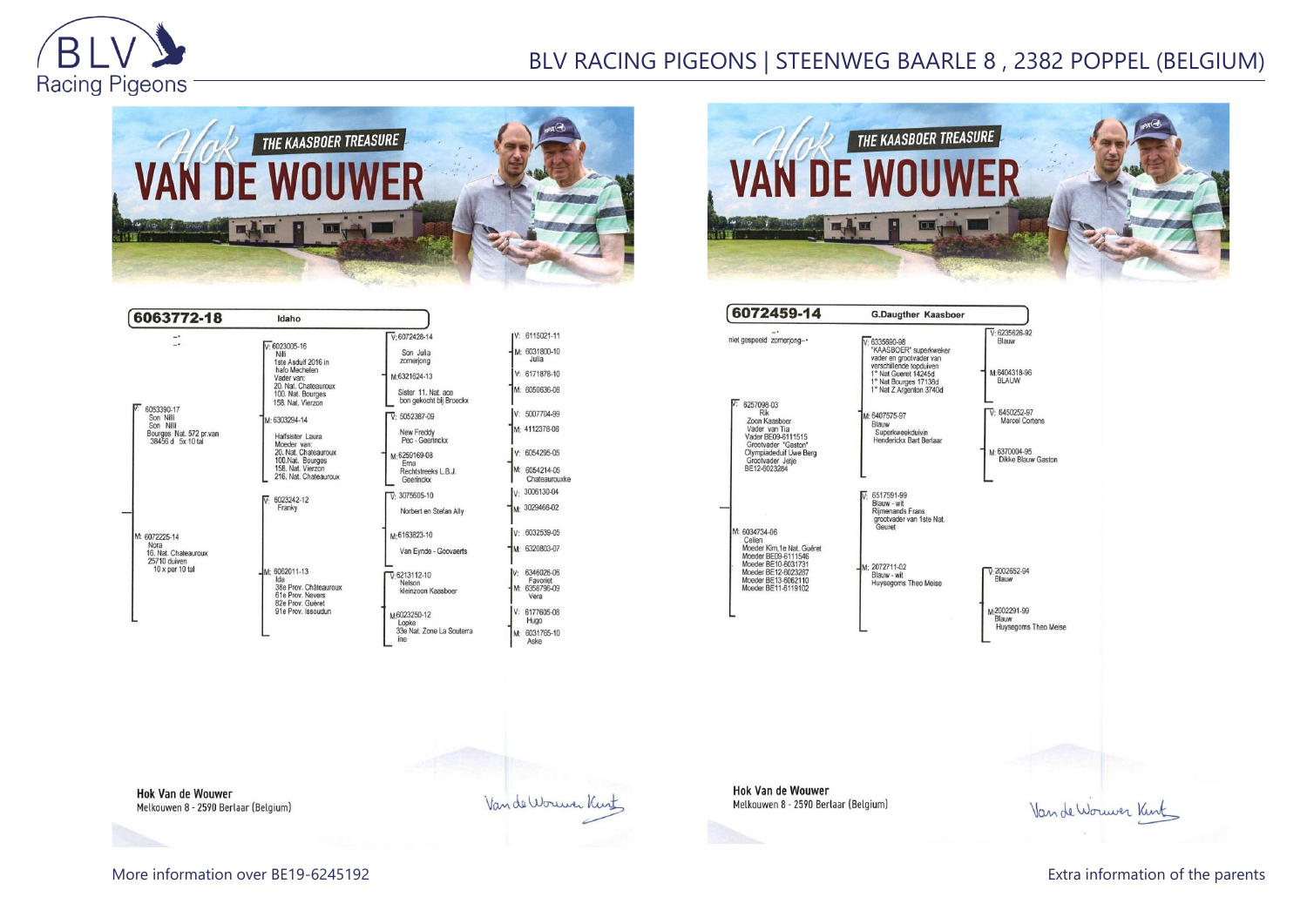

#### More information of 6063772/2018

Winner of **10. Melun – 1,813 birds 26. Noyon – 409 birds 2018 42. Melun – 1,277 birds 69. Gien – 1,505 birds 762. prov. Chevrainvilliers – 5,197 birds 2018**

**- FATHER IS 'SON NILI', FROM 1. ACEBIRD 2016 X DAUGHTER NEW FREDDY** Winner of **70. prov. Blois - 2,596 birds 2017 572. Nat. Bourges – 38,456 birds 2017 595. Nat. Zone Argenton – 6,448 birds 2017 14. Gien – 610 birds** Full brother to 'Wilma' 446/17 **3. prov. Vierzon – 2,288 birds 2019 6. prov. Argenton - 1,339 birds 2019 10. prov. Le Mans – 359 birds 2018 11. prov. Issoudun - 1,400 birds 2019 20. Nat. Chateauroux - 18,499 birds 2017 44. Nat. Zone / 100. Nat. Bourges - 24,055 birds 2019 50. prov. Gueret – 1,044 birds / 563. Nat. 8,517 birds 2018 76. Nat. Zone / 216. Nat. Chateauroux - 27,081 birds 2018** Bred from 'Nili' **1. acebird middle dist. Mechelen 2016** - Nestmate to father of '719/19' Van Eynde-Goovaerts **9. Nat. Zone Bourges – 8,215 birds / 19. Nat. 22,502 birds 34. Nat. Zone Chateauroux – 10,995 birds / 165. Nat. 33,833 birds 84. Nat. Zone Argenton – 8,121 birds** - Full brother to 'Juna' 683/18 **67. Nat. Chateauroux – 17,281 birds 2018 11. prov. Le Mans - 1,315 birds 2018 70. prov. Chevrainvilliers – 5,197 birds 2018 412. Nat. Chateauroux – 12,855 birds 2018 938. Nat. Argenton – 16,496 birds 2018 6. Melun – 973 birds 10. Melun – 420 birds 15. Chevrainvilliers – 914 birds**

#### More information of 6072459/2014

**Never raced, summer youngster 2014**

**------------------------------------------------------------------------------------------------------------ - FATHER IS 'RIK' 098/03, TOP SON 'KAASBOER' X 'SUPER BREEDER HENDERICKX' In the eyes of Gaston van de Wouwer successor of legend 'Kaasboer'** Father of many super pigeons **- 'Tia' 661/08' 2. Nat. La Souterraine - 3,562 birds 2011 2. prov. Montlucon – 1,260 birds 5. prov. / 11. Nat. Guéret - 2,953 birds 2010 5. prov. Châteauroux - 2,055 birds 2011 / 64. Nat. 20,517 birds 15. s-Nat. Vierzon - 11,062 birds 2011 26. s-Nat. Vierzon - 8,869 birds 2010 Also winner 28.-42.-321.-379.-520.-596.-635.-695. National** - 'Tia' is mother of 'Jetje' 284/12 **1. prov. / 5. Nat. Zone / 40. Nat. La Souterraine YL - 11,236 birds Also winner 23.-67.-72.-82.-120.-263.-290. Nat. Zone / s-Nat. - 'Goede Blauwen' Winner of 1.-6.-7. prize - 'Minoe' 515/09 27. s-Nat. Vierzon - 4,298 birds 2010 39. Nat. Bourges - 17,138 birds 2010** -'Minoe' is mother of 'Noor' 320/12 **1. s-Nat. Vierzon - 10,480 birds 2014 / fastest against 15,359 birds 7. Nat. Zone Bourges - 3,493 birds 2013 / 17. Nat. 13,588 birds Also winner 117.-146.-151.-479. National - 'Anjel' 228/12 Winner of 62.-83.-161.-216.-223.-292. Nat. Zone - 'Sandy' 143/11 11. s-Nat. Blois YL - 1,169 birds 2012 Also winner 26.-28.-47.-86. National Zone Mother of 1. prov. acebird long distance YB KBDB 2014 - 'Lila' 142/11 6. Nat. Zone / 10. Nat. Guéret old - 2,656 birds 2013 Also winner 30.-58.-123.-178.-211. Nat. Zone** 'Rik' is also grandfather of 'Gaston' Uwe Berg **2. Olympiad bird allround Germany 2009 1. prize - 1,786 birds … 2. prize - 2,056 birds … 2. prize - 2,038 birds 2. prize - 1,597 birds … 2. prize - 1,330 birds … 2. prize - 1,226 birds** Bred from world famous 'Kaasboer'